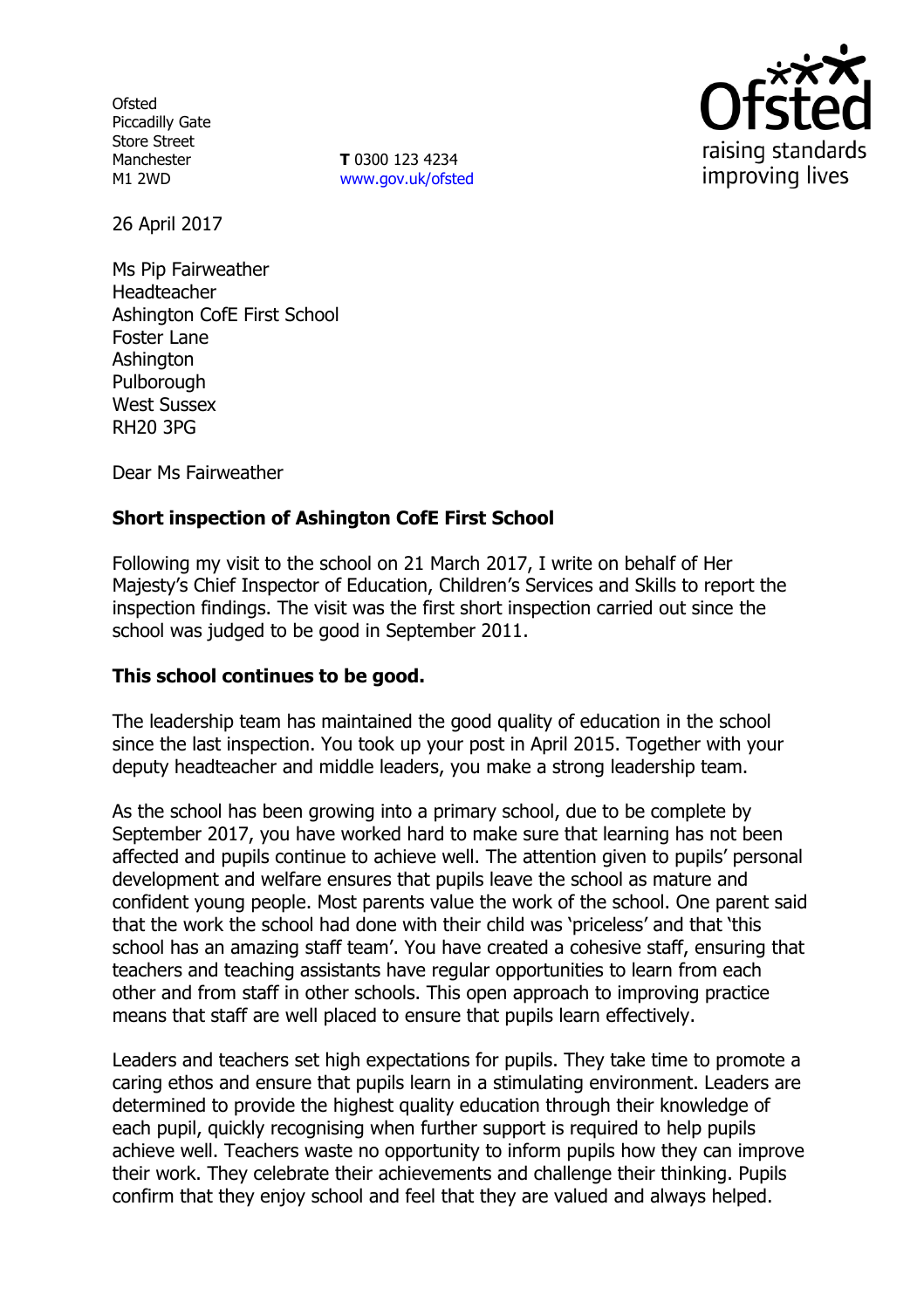

However, as you acknowledge, there are times when some of the most able pupils are not sufficiently challenged, which means that they do not make the progress from their starting points of which they are capable. Pupils' writing is not quite as strong as their reading and mathematical skills.

Steps taken to tackle the areas for improvement from the previous inspection have been successful. In particular, you have ensured that pupils make far better progress in mathematics than in the past. You have strengthened pupils' ability to apply their knowledge and understanding of mathematics and their reasoning skills when tackling a range of problems and investigations. Pupils now have a deep knowledge of other cultures and religions through a range of well-planned opportunities to learn about other people.

# **Safeguarding is effective.**

The leadership team has ensured that all safeguarding arrangements are effective and the detailed records are of high quality. As the designated safeguarding leads, you and your deputy attend regular training and then cascade this information to all staff appropriately. Governors provide good support to the school and check that the school meets statutory safeguarding requirements. For example, the governor with responsibility for safeguarding scrutinises checks made on those who work and volunteer at the school. Appropriate risk assessments are in place and regular monitoring occurs to ensure the safety and well-being of pupils on the school site and when visiting places beyond the school grounds.

Pupils say that they feel safe because they know who to talk to if they have a problem. They state that staff will always help them. This was a view echoed by parents spoken to during the inspection. Leaders are clear that giving high priority to pupils' well-being is fundamental in creating a caring school within a Christian context. Pupils frequently use the 'Prayer Pails' to express their concerns and hopes for change.

# **Inspection findings**

- $\blacksquare$  The inspection focused on: how well the school is helping boys to reach a good level of development in the early years and improve their phonics skills, how well leaders are monitoring pupils' progress in mathematics, the school's work to promote higher standards in reading and in writing, and the attendance of disadvantaged pupils, especially those who are persistently absent.
- Teachers in the early years plan learning that is exciting and challenging. Children talk about how much fun they have in lessons. For example, a pupil spoke excitedly of his tractor design, the details he had included and why they were important. Children's progress is rapid and a higher proportion than before, including boys, are already reaching a good level of development.
- **Phonics is taught effectively alongside writing. Teachers plan specific** opportunities related to pupils' interests, including boys, and use engaging reminders, for example when helping pupils to practise forming their letters effectively. Carefully planned activities enable pupils to learn well and apply their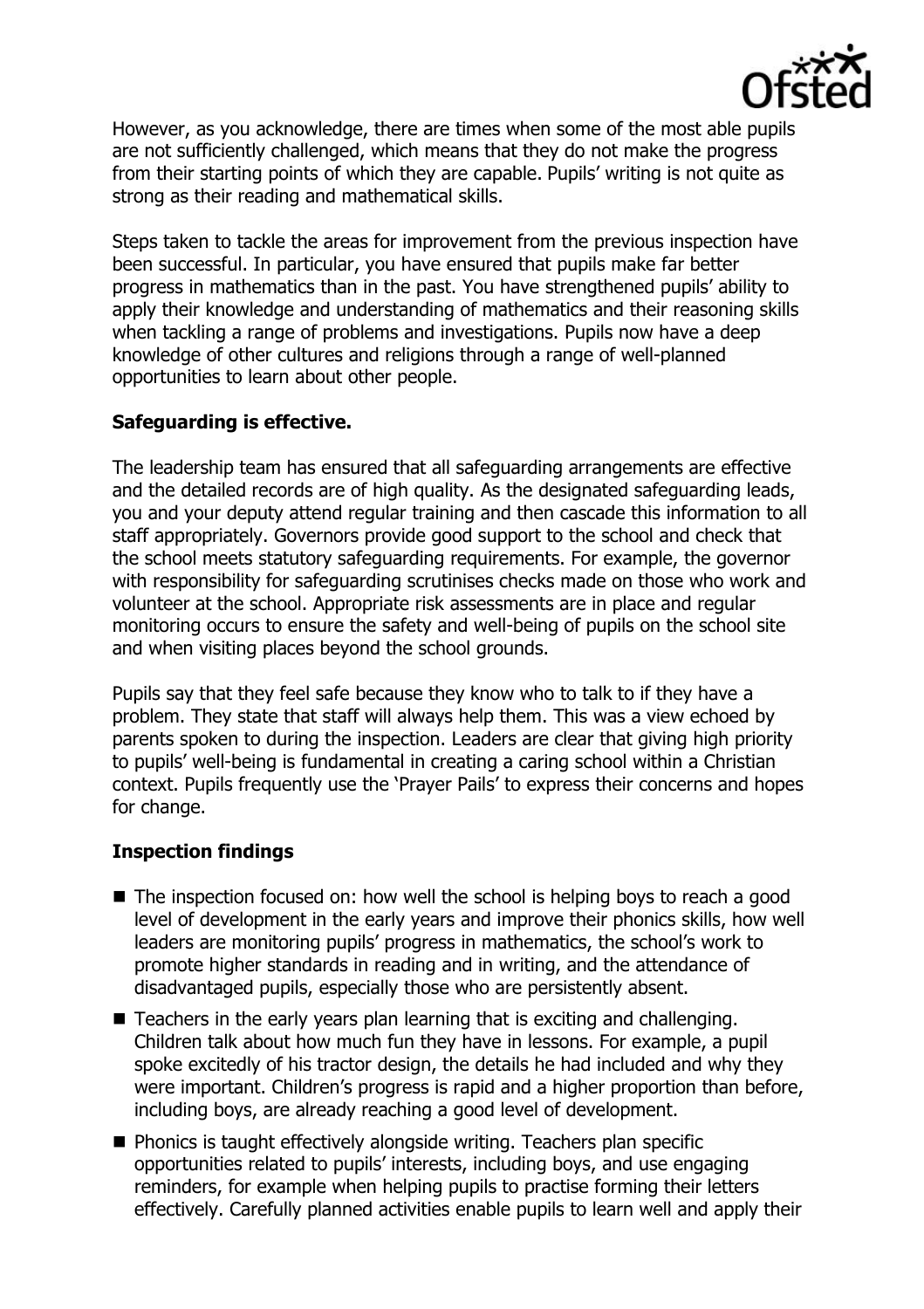

knowledge in a range of contexts. As a result, both boys and girls as well as those pupils who need to catch up are achieving well.

- Leaders have a good understanding of pupils' progress and standard of work in mathematics compared to national averages. They use a wide variety of strategies to check that pupils are learning well. They have also ensured that where pupils fall behind, they are supported well by appropriately trained members of staff. Leaders check thoroughly that additional support is effective. For example, the impact of an additional mathematics programme in Year 2 has ensured that pupils who were unsure of place value have caught up quickly.
- Leaders have put in place appropriate and successful measures to ensure that pupils make good progress in mathematics. For example, there is a school-wide approach to ensure that pupils use their mathematical skills across a range of contexts. Consequently, work in books, as well as the school's own assessments, shows that pupils are reaching higher standards than seen in the 2016 teacher assessments.
- More middle-attaining pupils are now reaching age-related expectations in reading by the end of Year 1, Year 2 and as they move into key stage 2. This is because the school uses additional learning opportunities and time successfully to improve pupils' reading skills. This support continues as pupils move through the school. For example, a small group of Year 2 pupils were observed exploring and quickly gaining a secure grasp of early reading skills as they tested their knowledge of phonics.
- **Pupils who need to catch up are making good progress in writing because they** are given regular help to improve the quality of their work. Teachers model goodquality writing and encourage pupils to use similar features in their own work. Pupils who have special educational needs and/or disabilities are supported well when writing because teachers identify gaps in learning and intervene to provide tailored additional help.
- Your senior leadership team correctly identified weaknesses in pupils' understanding of grammar, punctuation and spelling in Year 2 pupils' assessments. Consequently, too few pupils reached the required standard in writing in the 2016 teacher assessments at the end of key stage 1. Teachers now tackle these errors consistently and pupils' writing is of a typically high quality.
- $\blacksquare$  The progress that pupils' make in writing is not, however, as rapid as it is in reading and mathematics. This is because pupils do not have enough opportunities to develop their ability to write at length or at greater depth.
- Leaders recognise that the most able pupils are not consistently challenged to tackle work that is hard enough. Sometimes, they spend too much time on what they already know which slows their learning.
- **Pupils'** attendance is similar to the national average. In the past, however, the attendance of disadvantaged pupils has been low. Systems that are in place to keep checks on the absence of individuals and groups of pupils are effective. Your detailed records show there has been an improvement in the attendance for this group of pupils which is helping them to achieve well. Other groups of pupils also attend regularly.